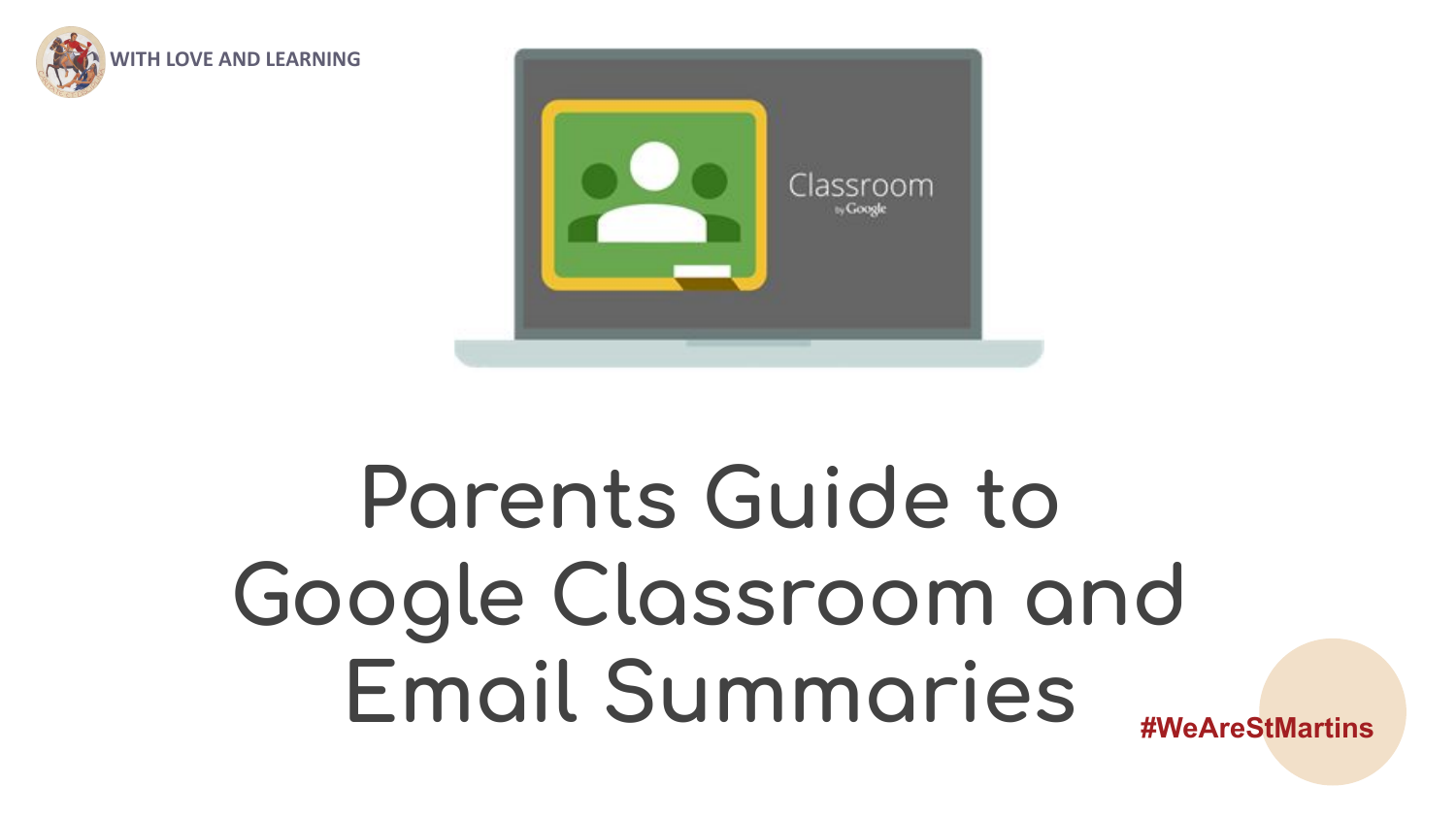

# **Blended Learning (BL)**

#### BL combines:

- ➔ **online educational materials and opportunities for interaction online with**
- ➔ **traditional classroom based methods.**

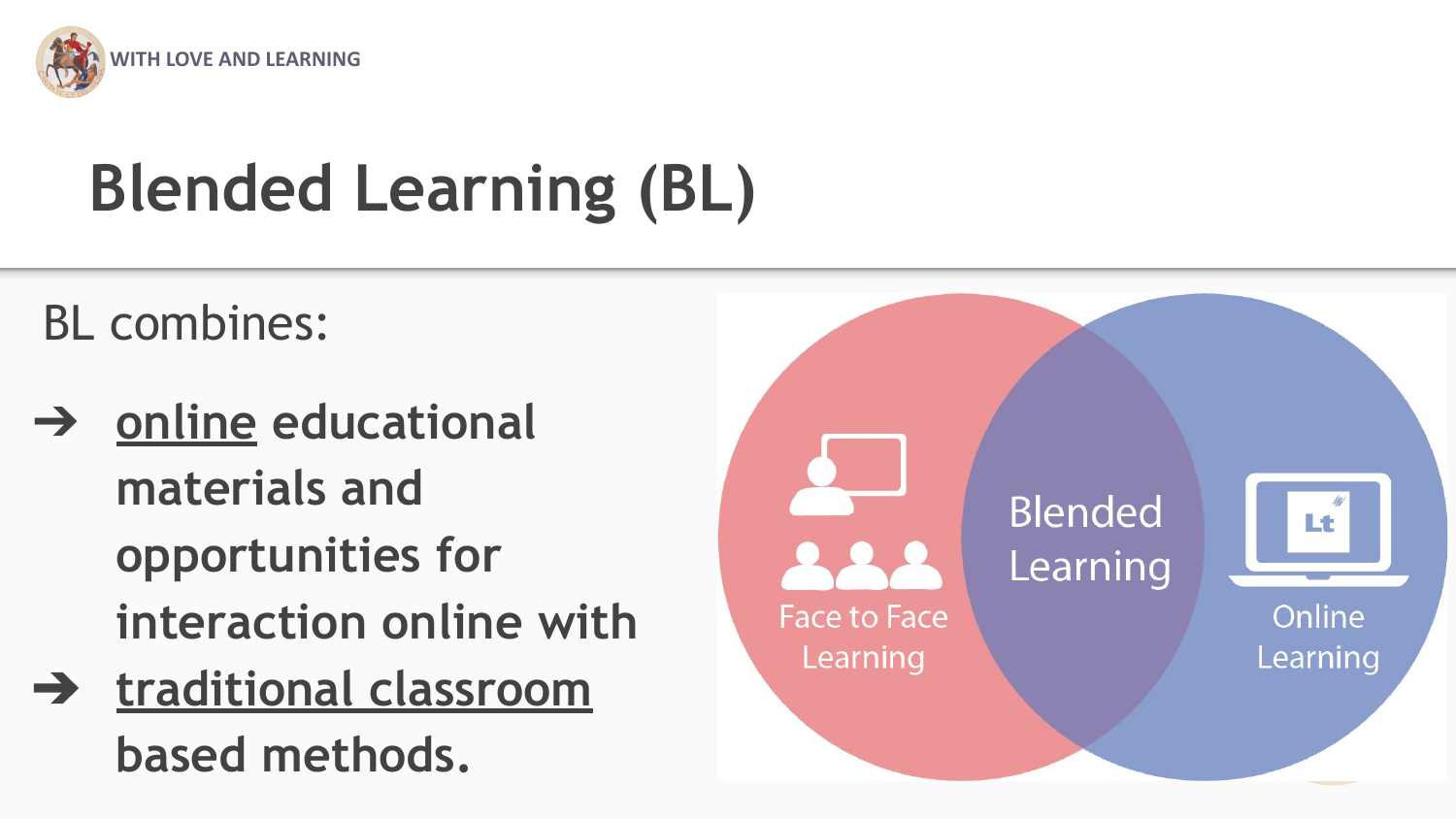

Think of Google Classroom as your **child's digital link to learning.**

Teachers use Google Classroom to share:

- **● assignments worksheets, quizzes, etc**
- **● lesson resources slides, notes, etc**
- **● media videos, images, etc**
- **● homework,**
- **announcements/news,**

and much more, with students!

Google Classroom is a protected learning space for teachers and students. **Parents cannot be invited to the classroom but can receive optional Email Summaries.**



**#WeAreStMartins**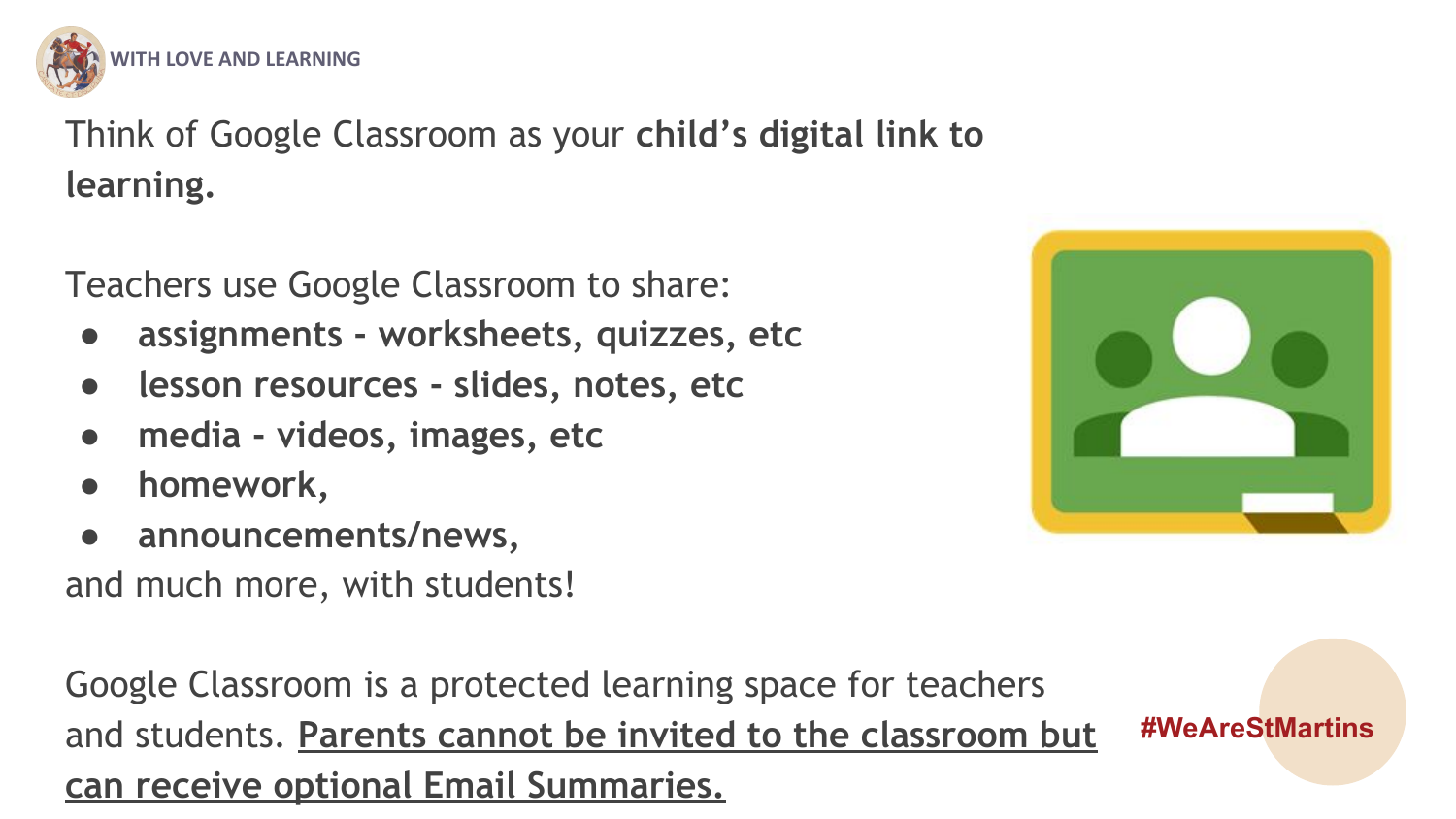

# What's included in an [email summary?](https://support.google.com/edu/classroom/answer/6386354?hl=en&authuser=0#zippy=%2Cemail-summary-example)

- ➔ **Missing work**
	- ◆ Work not turned in when the summary was sent.
- ➔ **Upcoming work**
	- ◆ Work that's due today and tomorrow (for daily emails) or that's due in the upcoming week (for weekly emails).
- ➔ **Class activity**
	- **#WeAreStMartins** Announcements, assignments, and questions recently posted by teachers.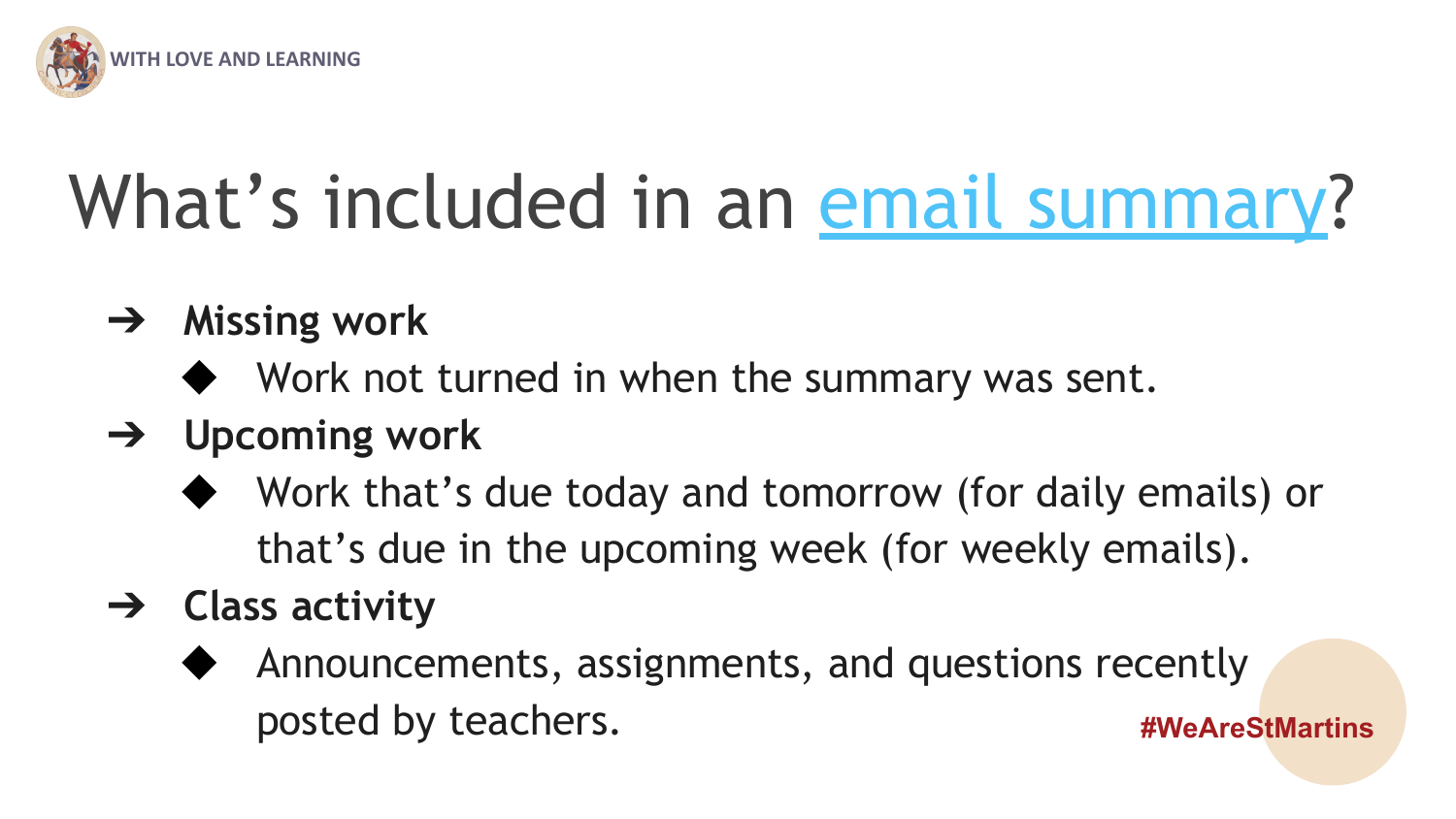

# How do parents get summaries?



#### Student work

Missing from last week

U.S. History - due Jul 26

My top five influential figures in American History

Create a top 5 list of the most influential figures in American history from the people listed in the handout. For each figure, write a brief explanation (in your own words) on why they are on your list. We will be going over this in class so make sure you are ready to justify your choices.

English and American Literature - due Jul 27

What is the Harlem Renaissance? Who started it?

Due next week

U.S. History - Due Aug 9

"The Price of Free Speech" Reading and Questions

Read the handout attached and answer the questions listed in the Google Doc. All answers should be in your words.

Marine Biology - Due Aug 13

**Aquarium Investigation Project** Select three aquatic animals you would like to learn more about this semester. Answer the questions in **Step 1:**

A teacher/tutor/Progress Leader sends an invitation to your provided email address.

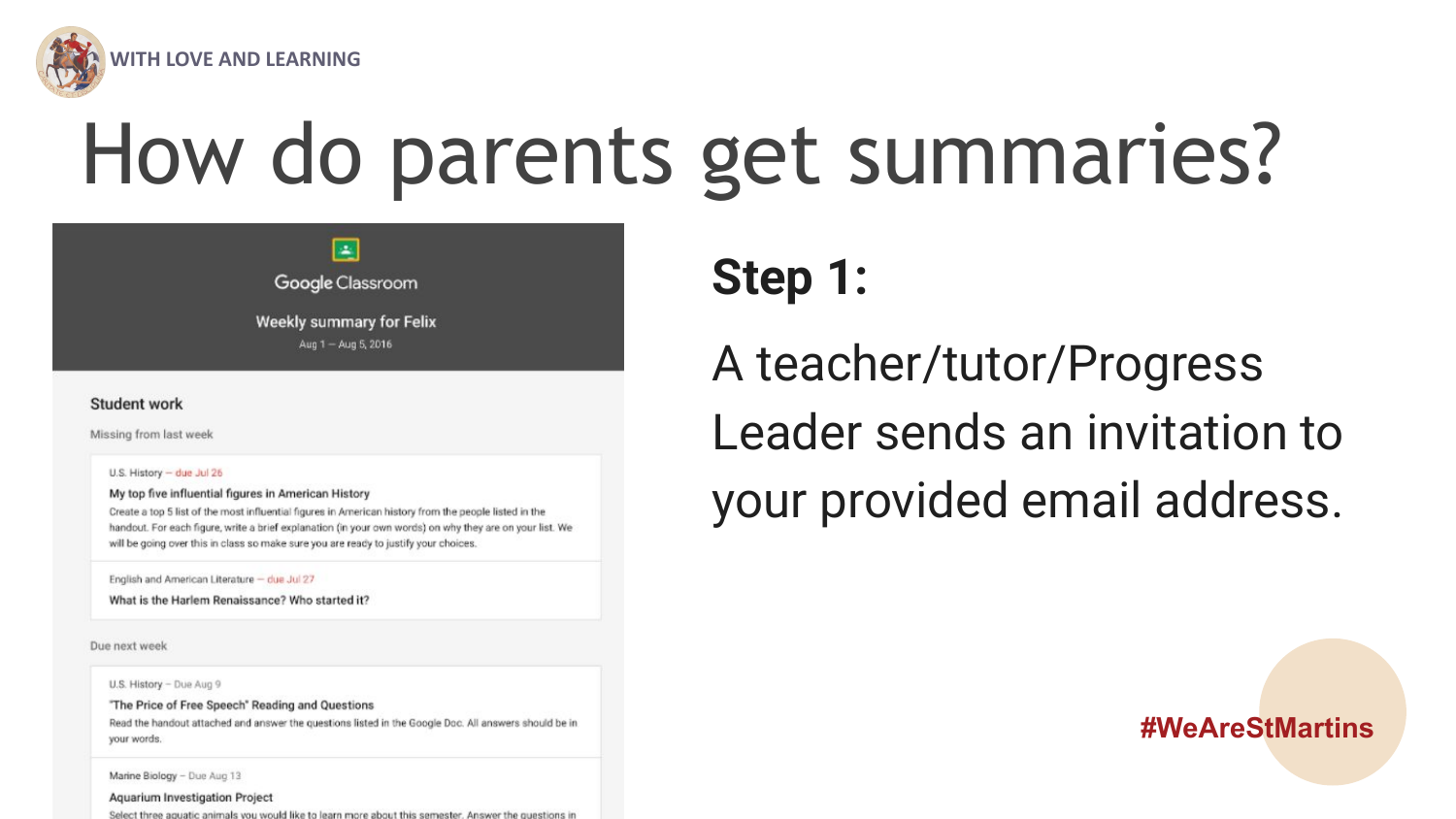

### **Step 2:**

● You should then receive an email with an invitation to receive the summaries.

● Click **ACCEPT**



#### Google Classroom

Keathan Williams invited you as a guardian in Google Classroom

You'll get a weekly summary of Sophia's progress with missing and upcoming work, and new teacher posts.

| <b>GUARDIAN INVITE</b><br>Sophia |                                                     |
|----------------------------------|-----------------------------------------------------|
| Accept                           | I'm not the guardian                                |
|                                  | You don't need Gmail or a Google Account to accept. |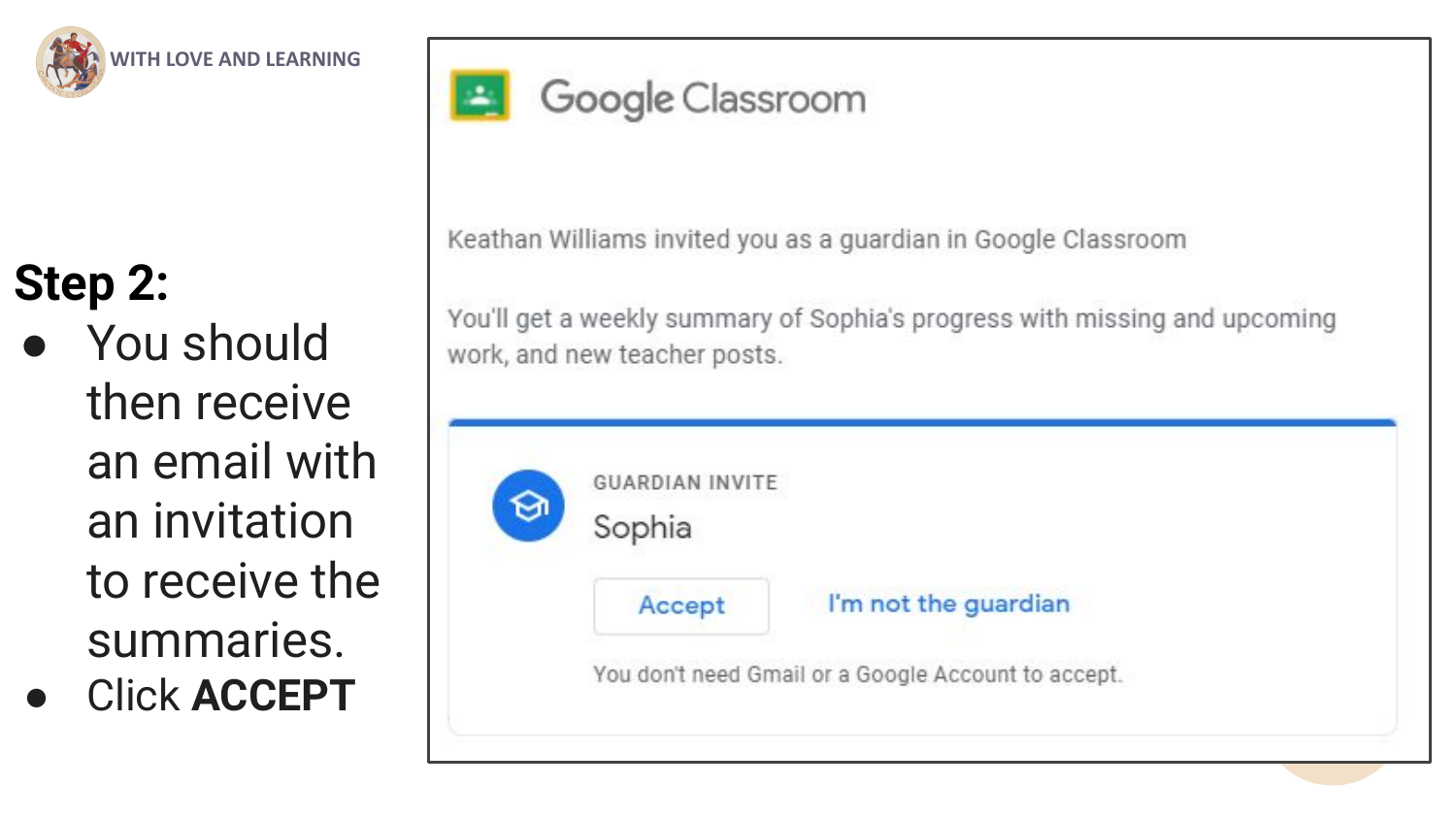

#### **Step 3:**

● Choose the email address account you would like to receive the email summaries

OR

- **SWITCH ACCOUNT**, if necessary.
- Click **ACCEPT**

#### Get Classroom email summaries

You've been invited to get email summaries. You're signed in as Keathan Williams (kwilliams@stmartins.academy).

**SWITCH ACCOUNT** 

**ACCEPT** 

**#WeAreStMartins**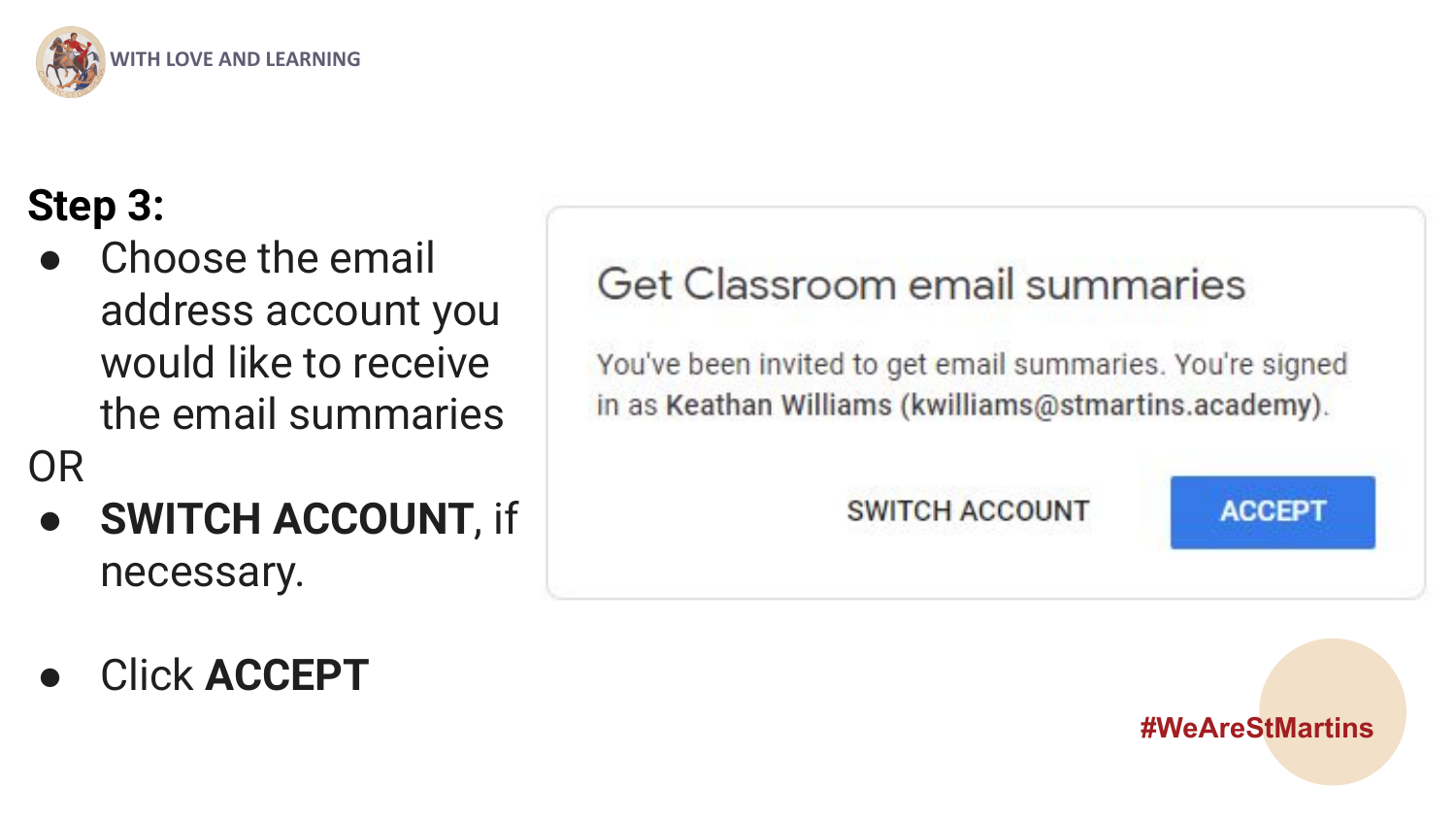

#### **Step 4:**

- Choose the frequency of the email summaries:
	- $\rightarrow$  Weekly
	- $\rightarrow$  Daily
	- $\rightarrow$  No summaries
- **This can be changed at any time in the settings.**
- Change the time zone to **GMT/London**
- **● You should now receive email summaries!**



٠

weekly summaries are sent on Friday afternoons

Daily

No summaries

Daily sum

 $-$  Time  $70$ 

 $(GM)$